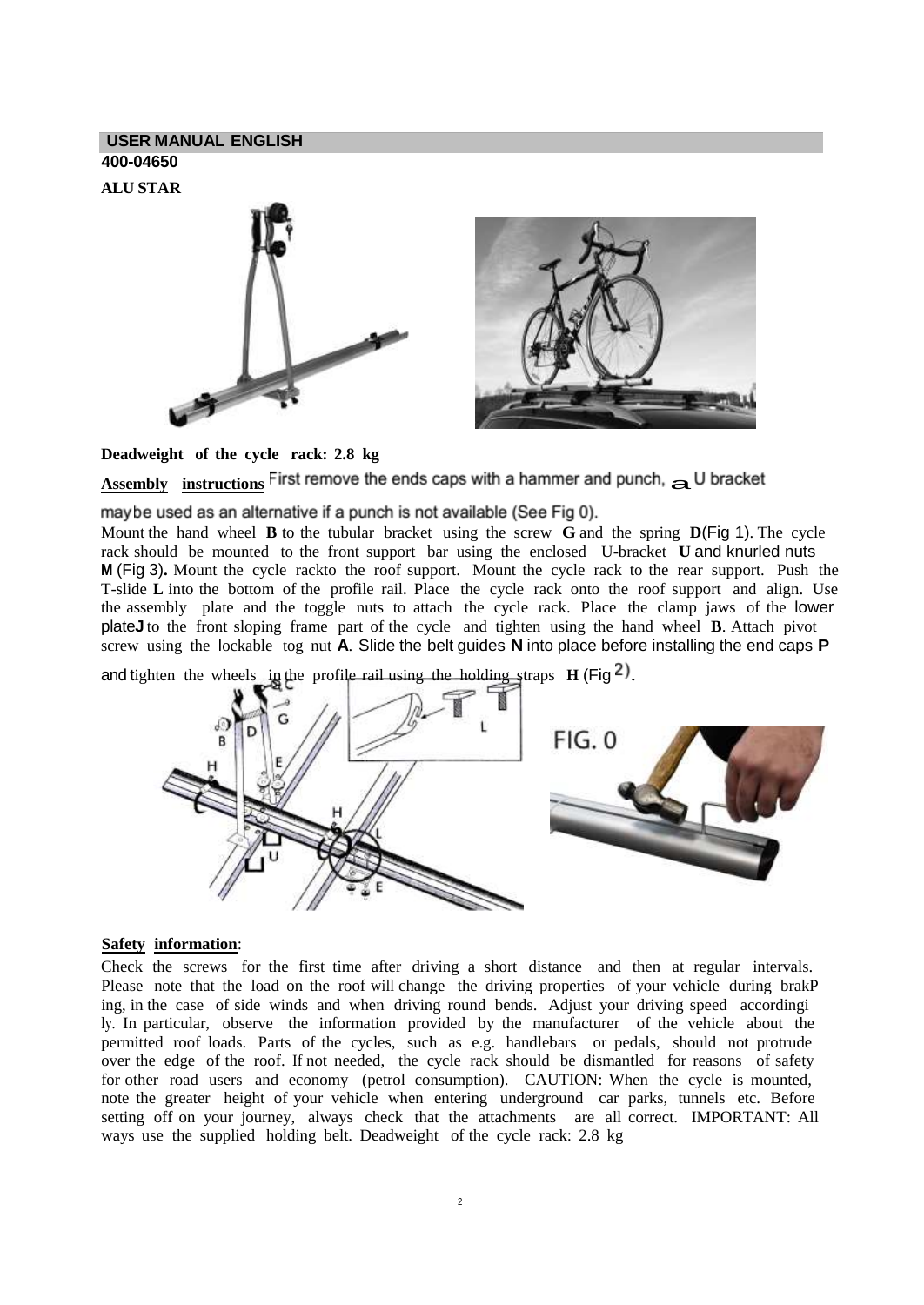

EAL GmbH, Otto-Hausmann Ring 107, D-42115 Wuppertal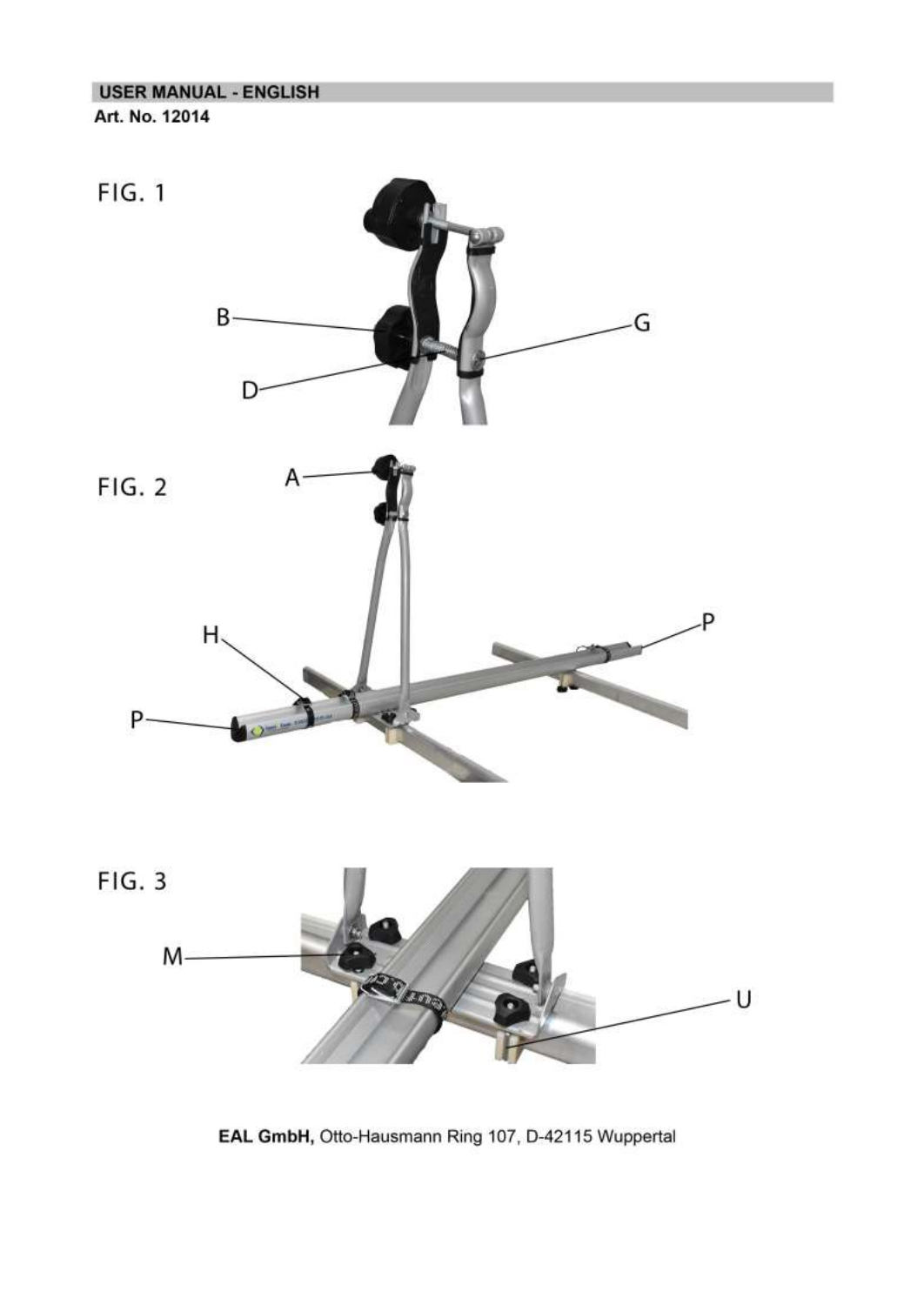| PART<br><b>DESCRIPTION</b> | PART INSTALLATION<br>CODE | PART<br><b>IMAGE</b> |              | N°    |
|----------------------------|---------------------------|----------------------|--------------|-------|
| Knurled nut M6             | M                         | ◉                    | 6            | 90176 |
| Toggle screw M8;           | A                         |                      | 1            | 90511 |
| Tension belt, small        | Н                         |                      | 3            | 90230 |
| washer M6                  |                           |                      | 6            | 90251 |
| Pressure spring            | D                         | <b>NYYYW</b>         | $\mathbf{1}$ | 90685 |
| Lock screw M8X120          |                           |                      | $\mathbf{1}$ | 90686 |
| Belt guide                 | Ν                         |                      | 2            | 90189 |

ADDITIONAL U-BRACKETS AND T-SLIDE TO SUIT CAR ROOF RACKS 60W x 55H mm